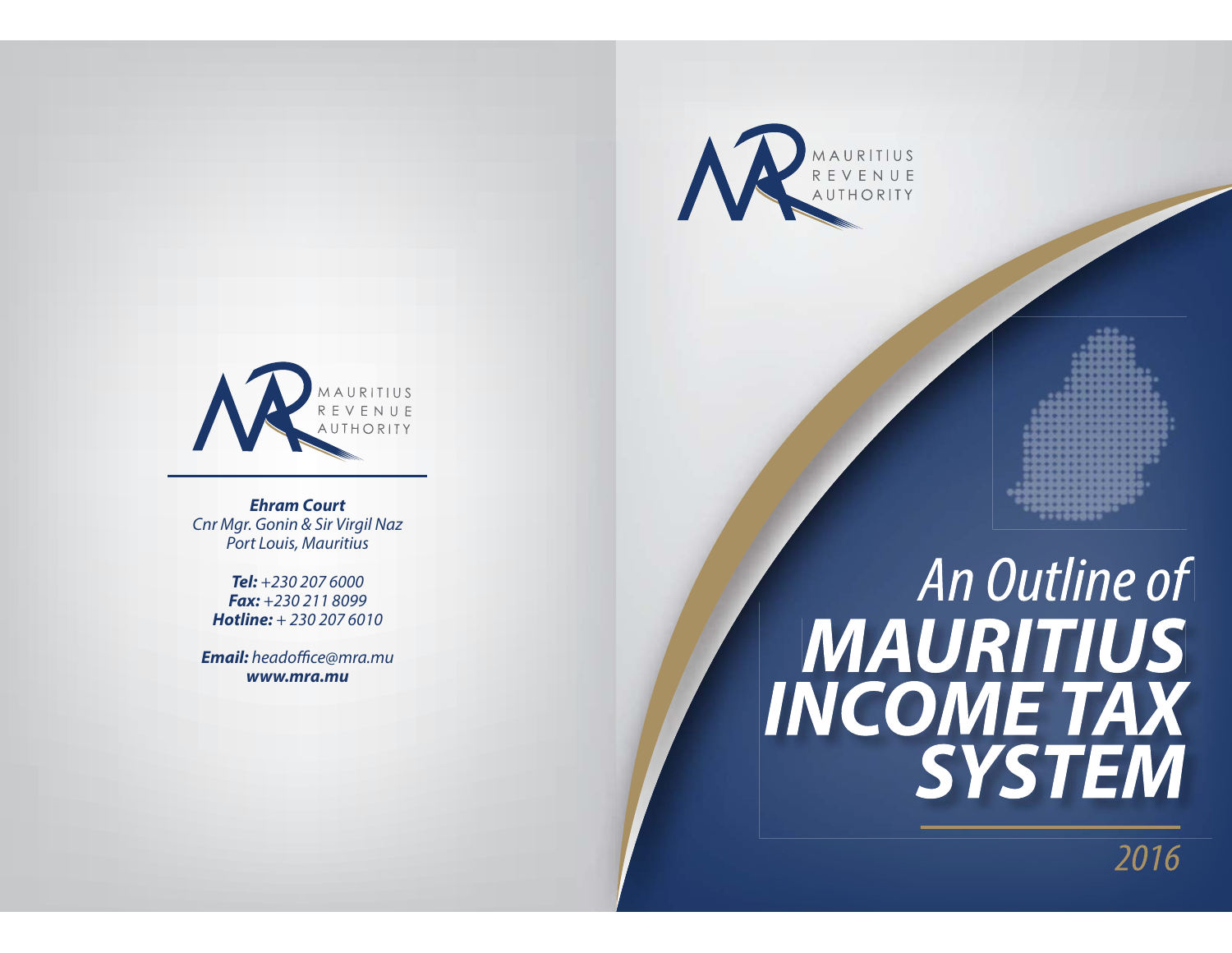## **Contents**

#### **Introduction**

#### **Chapter 1 | General Principles**

| 1. Basis of taxation 02                                                                                                                                                                                                              |  |
|--------------------------------------------------------------------------------------------------------------------------------------------------------------------------------------------------------------------------------------|--|
| 2. Tax year <b>02</b>                                                                                                                                                                                                                |  |
| 3. Tax rate 5.000 03                                                                                                                                                                                                                 |  |
| 4. Due date for submission of income declaration and payment of tax 03                                                                                                                                                               |  |
|                                                                                                                                                                                                                                      |  |
|                                                                                                                                                                                                                                      |  |
|                                                                                                                                                                                                                                      |  |
| 8. Losses 04                                                                                                                                                                                                                         |  |
| 9. Annual allowance <b>05</b>                                                                                                                                                                                                        |  |
| 10. Unauthorised deductions <b>Manufacture 10. 100 and 100 and 100 and 100 and 100 and 100 and 100 and 100 and 100 and 100 and 100 and 100 and 100 and 100 and 100 and 100 and 100 and 100 and 100 and 100 and 100 and 100 and 1</b> |  |

#### **Chapter 2 | Personal Taxation**

| Taxation of married women                    | 06 |
|----------------------------------------------|----|
| Income Exemption Threshold and other reliefs | 06 |
| Current Payment System (CPS)                 | 07 |

#### **Chapter 3 | Corporate Taxation**

| Corporate tax                                                               | 08 |
|-----------------------------------------------------------------------------|----|
| Special levy on banks and solidarity levy on telephony service providers 08 |    |
|                                                                             |    |
| Corporate social responsibility                                             | 10 |

#### **Chapter 4 | Tax Witholding**

| PAYF                        |  |
|-----------------------------|--|
| Deduction of tax at source  |  |
| No obligation to deduct tax |  |

#### **Chapter 5 | Submission of Annual Return of Income**

| Submission of return by individuals |  |
|-------------------------------------|--|
| Submission of return by companies   |  |
| Penalties and Interest              |  |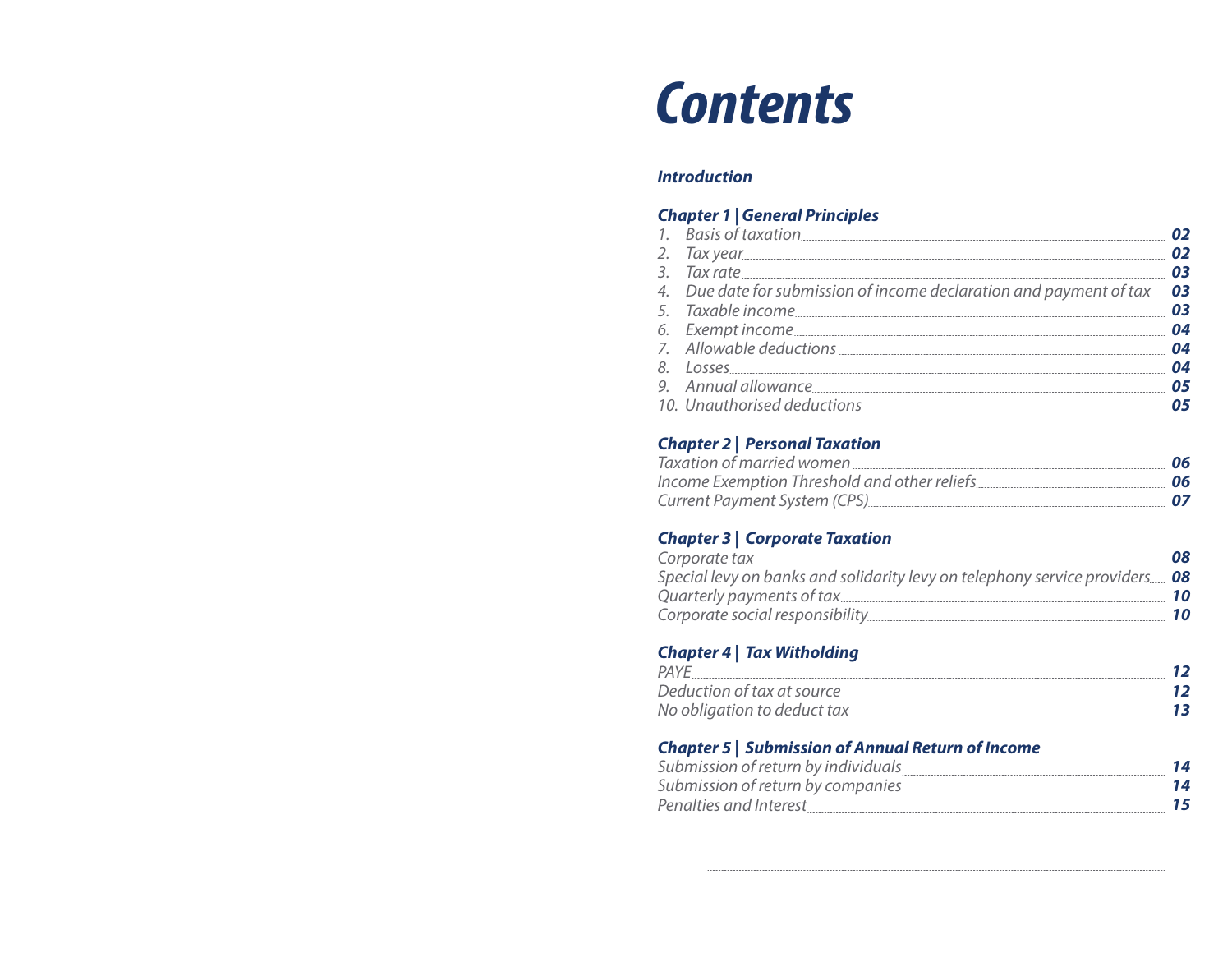#### **Chapter 6 | Assessments, Objections and Appeals**

| Assessment | 16 |
|------------|----|
|            | 16 |
| Appeal     |    |

#### **Chapter 7 | Enforcement and Collection of Taxes**

| Recovery of tax          |  |
|--------------------------|--|
| <b>Enforcement tools</b> |  |

#### **Chapter 8 | Powers, Anti-avoidance Provisions and Offences**

| General Powers of the Director-General |  |
|----------------------------------------|--|
| Anti-avoidance provisions              |  |
| Offences                               |  |

#### **Chapter 9 | International Tax Treaties**

| Tax Treaties           |  |
|------------------------|--|
| Credit for foreign tax |  |

#### **Chapter 10 | Taxation of Global Business Companies**

| Global Business Category 1 Companies | 22 |
|--------------------------------------|----|
| Global Business Category 2 Companies | 23 |
| Special Purpose Fund                 | 24 |
| Banking sector                       | 24 |

#### **Chapter 11 | Miscellaneous**

| Refund of excess tax                                                                                                                                                                                                          | 25 |
|-------------------------------------------------------------------------------------------------------------------------------------------------------------------------------------------------------------------------------|----|
| Keeping of books and records [11] No. 10 AM ASSEM AND THE REAL PROPERTY ASSEMBLED ASSEMBLED ASSEMBLED ASSEMBLED ASSEMBLED ASSEMBLED ASSEMBLED ASSEMBLED ASSEMBLED ASSEMBLED ASSEMBLED ASSEMBLED ASSEMBLED ASSEMBLED ASSEMBLED | 25 |
|                                                                                                                                                                                                                               | 26 |
|                                                                                                                                                                                                                               | 26 |
| Statement of Practice                                                                                                                                                                                                         | 26 |
|                                                                                                                                                                                                                               | 26 |
|                                                                                                                                                                                                                               |    |



This leaflet gives an outline of the Mauritius income tax system as it stands at the date the leaflet is published. It will be updated following any amendments brought to the Income Tax through the Finance Act.

For a more in-depth insight of the principles highlighted in this leaflet, reference is made to the sections of the Income Tax Act which deal with the relevant subjects.

A copy of this outline is available on the MRA website **www.mra.mu**

The contents of this leaflet have no force of law.



**25**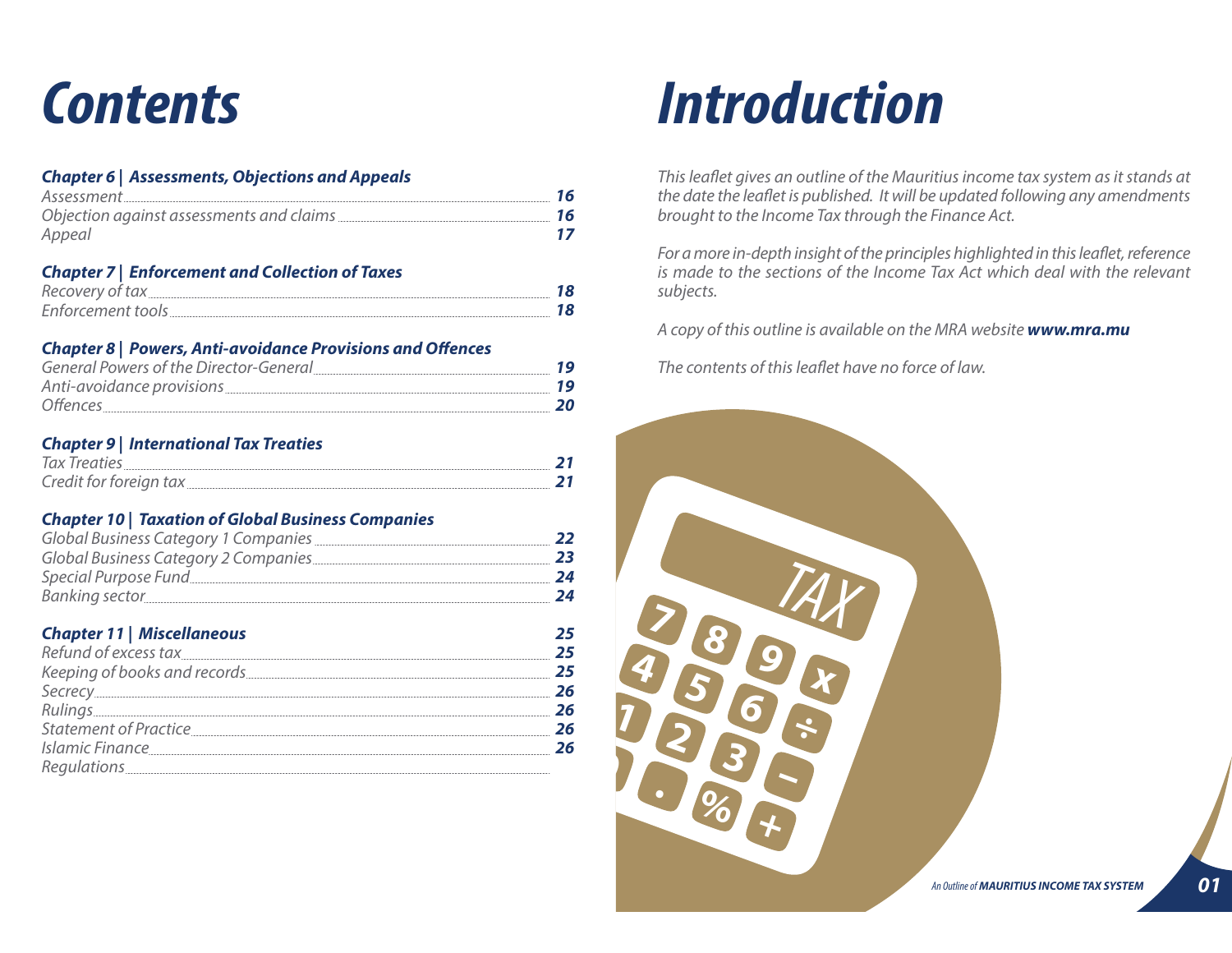

## **Basis of taxation (sections 4 and 5)**

Mauritius runs a self-assessment system. A resident of Mauritius is taxable on worldwide income, except an individual whose foreign source income is taxable only if it is remitted to Mauritius. A resident company is chargeable to tax in respect of its worldwide income, whether its foreign source income is remitted or not to Mauritius.

A non-resident is taxable in respect of the Mauritius-source income. **Section 74** gives a non-exhaustive list of items of income considered to be derived from Mauritius.

"Resident" is defined in the Income Tax Act **(section 73)**.

An individual is resident in Mauritius if he has his domicile in Mauritius unless his permanent place of abode is outside Mauritius, or has been present in Mauritius for a period of 183 days or more in an income year or has been present in Mauritius for an aggregate period of 270 days in an income year and the 2 preceding income years.

A company is resident in Mauritius if it is incorporated in Mauritius or has its central management and control in Mauritius.

The term "resident" as applied to a société, trust, Foundation or any other association or body of persons is also defined in **section 73**.

#### **Tax year**

A person is taxable in a **year of assessment** in respect of income derived in the preceding year **(income year) (section 4)**.

The income year starts from 1 July to end on 30 June, but a person is entitled to have an accounting year ending on a date other than 30 June.

## **Tax rate - (First Schedule)**

Both individuals and companies (including any other taxable body corporate) are taxable at a single rate of 15%.



#### **Due date for submission of incomedeclaration and payment of tax**

Individuals are required to submit their return of income and pay tax according to the return by 30 September following the income year for which the return is made **(section 112)**.

Companies and other taxable entities have to submit their return of income and pay tax within 6 months from the end of the month in which their accounting year ends. However, where the accounting year ends in the month of June and no tax is payable, or a loss is declared, the return may be submitted on or before 15 January of the following year **(section 116)**.

Where the accounting year of a company ends in the month of June and the company has submitted an APS statement in respect of the fourth quarter, the due date for submission of return and payment of tax is 31 January of the following year **(section 116)**.

## **Taxable income - (section 10)**

Income that is taxable includes –

- emoluments including fees, allowances etc. in money or money's worth; (a)
- business profits, including professional income; (b)
- rent, royalty, premium, or other income derived from property;  $(c)$
- dividends, interest, charges, annuity; (d)
- basic retirement pension; (e)
- any other income.  $(f)$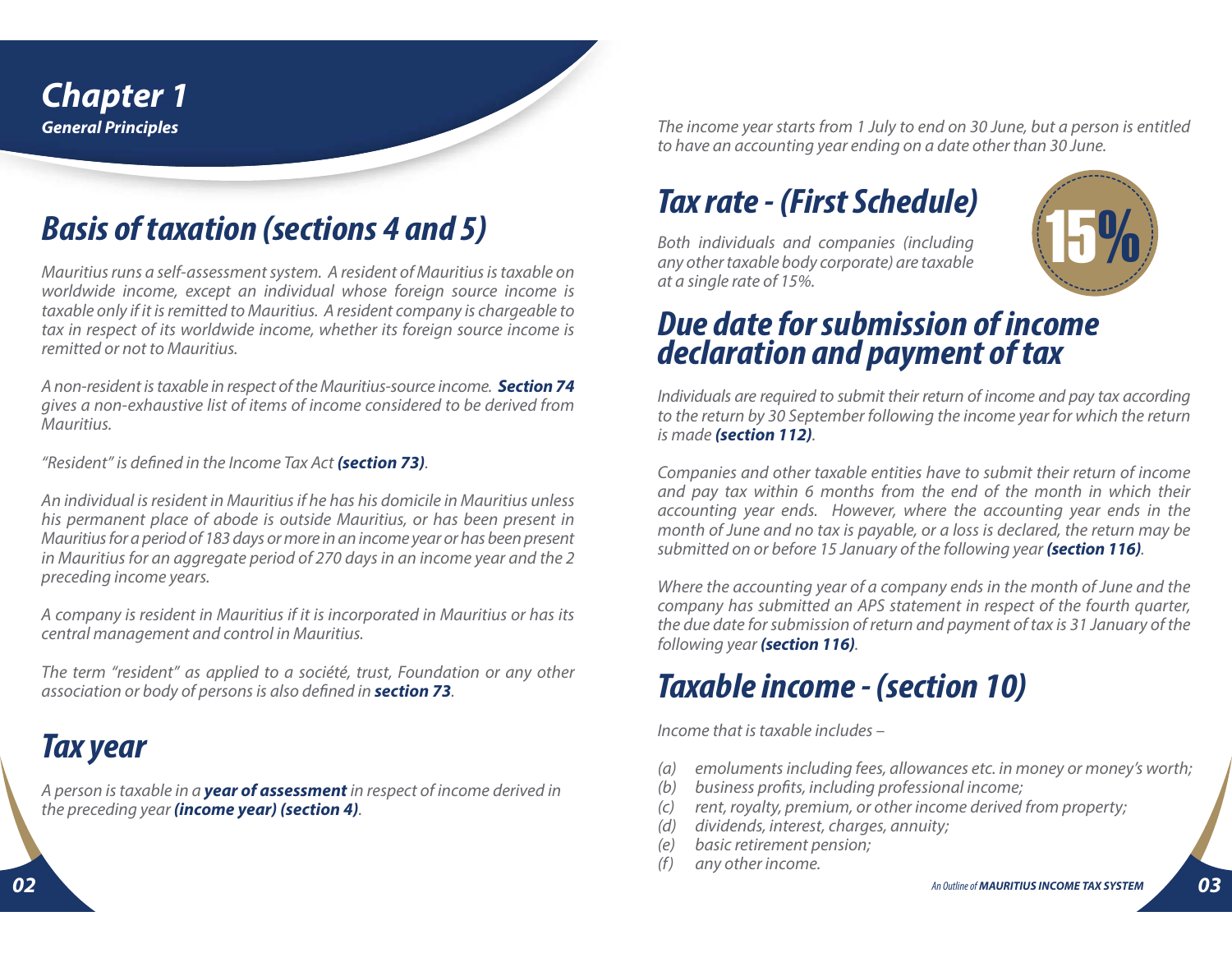#### **Exempt income**

Certain bodies of persons are exempt from income tax in respect of all their income **(Part I of the Second Schedule)**.

Categories of income exempt from tax is listed in **Part II of the Second Schedule** - this includes dividends payable by resident companies to its shareholders, whether resident or not resident in Mauritius.

#### **Allowable deductions (sections 17, 18, and 19)**

In connection with employment - (a)

> An expenditure must be wholly, exclusively and necessarily incurred in the performance of duties to be deductible from employment income.

In the production of other income (including trade profits) - (b)

An expenditure or loss (including interest) is deductible from gross income to the extent it is exclusively incurred in the production of that gross income.

### **Losses (section 20)**

Loss cannot be deducted from employment income. Any unrelieved loss can be carried forward for a maximum of 5 years.

However, there is no time limit to carry forward loss attributable to annual allowance.



## **Annual allowance (section 24)**

Annual allowance is granted in lieu of depreciation.

The rates of annual allowance on different types of capital items are prescribed in the Act - **Second Schedule in the Income Tax Regulations**.

Accelerated annual allowance ranging from 50% to 100% in respect of certain types of capital expenditure incurred during the period 1 January 2013 to 30 June 2018 is available **(section 161A(14A))**.

Where a capital item on which annual allowance has been claimed is subsequently disposed of, a balancing charge or allowance may arise.

#### **Unauthorised deductions (section 26)**

Certain items of expenditure are not deductible for income tax purposes. These include expenditure of a capital or private nature reserves or provisions of any kind, business entertainment or gift, income tax or foreign tax, any expenditure to the extent to which it is incurred in the production of exempt income, etc.

Where an expenditure is incurred to produce both taxable and exempt income, that expenditure must be apportioned to determine the amount attributable to the production of exempt income for disallowance purposes.

The formula for apportionment is:

**Exempt income X Expenditure or Loss Total Gross income(including exempt income)**

Where the proportion of exempt income to total gross income is 10% or less, no apportionment of expenditure or loss is required, i.e. the whole amount of expenditure or loss is allowable.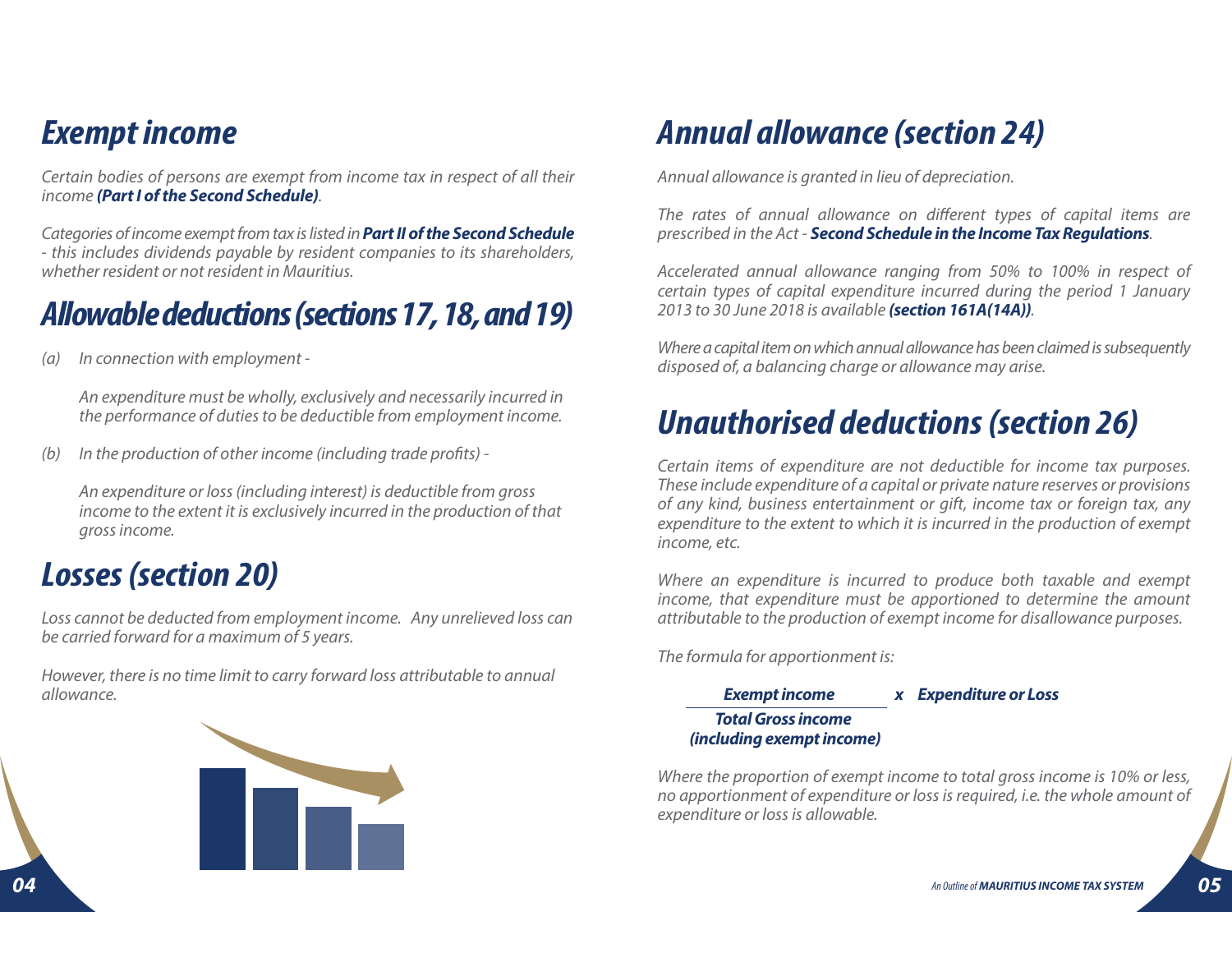

## **Taxation of married women (section 9)**

A married woman is taxed separately from her husband in respect of income derived by her.

The couple may opt to be taxed in any proportion in respect of their joint income.

# **Income Exemption Threshold and other reliefs (sections 27, 27 A, 27B and 27C)**

An individual is taxable at the flat rate of 15% of his chargeable income.

Chargeable income is arrived at by deducting the sum of (the income exemption threshold + education expenses for children + interest paid on housing loans + premium paid on medical or health insurance policy + contribution to approved provident fund to provide for medical expenses + solar energy investment allowance) from the total income of the individual.

The income exemption threshold is prescribed in the **Third Schedule** and varies with the number of dependents the taxpayer has. It ranges from Rs285,000 to Rs495,000.

> 15 %TAX DATE31

## **Current Payment System (CPS) (sections 105 to 111)**

Every individual deriving business income and rental income is required to submit a CPS Statement and pay tax according to that Statement at quarterly intervals as follows -

| In respect of CPS quarter | Due date for submission of<br><b>CPS Statement and payment of</b><br>tax       |
|---------------------------|--------------------------------------------------------------------------------|
| 1 July to 30 September    | 2 days, excluding Saturdays and public<br>holidays, before the end of December |
| 1 October to 31 December  | 31 March                                                                       |
| 1 January to 31 March     | 2 days, excluding Saturdays and public<br>holidays, before the end of June     |

The obligation to submit CPS Statement does not apply in respect of income derived from cultivation of sugarcane or growing of tobacco.

Furthermore, an individual is not required to submit CPS Statement if his turnover of the preceding income year did not exceed Rs4 million or his tax liability for the quarter does not exceed Rs500.

An individual may choose to calculate his tax for a quarter either on basis of chargeable income of the preceding income year or the current quarter.

**Section 107** provides for the method for the calculation of the chargeable income - either on preceding income year or current quarter basis.

**Section 108** provides for the calculation of the tax payable under CPS.

Penalties are provided for late submission of CPS Statement and late payment of tax under CPS **(sections 109 and 110)**.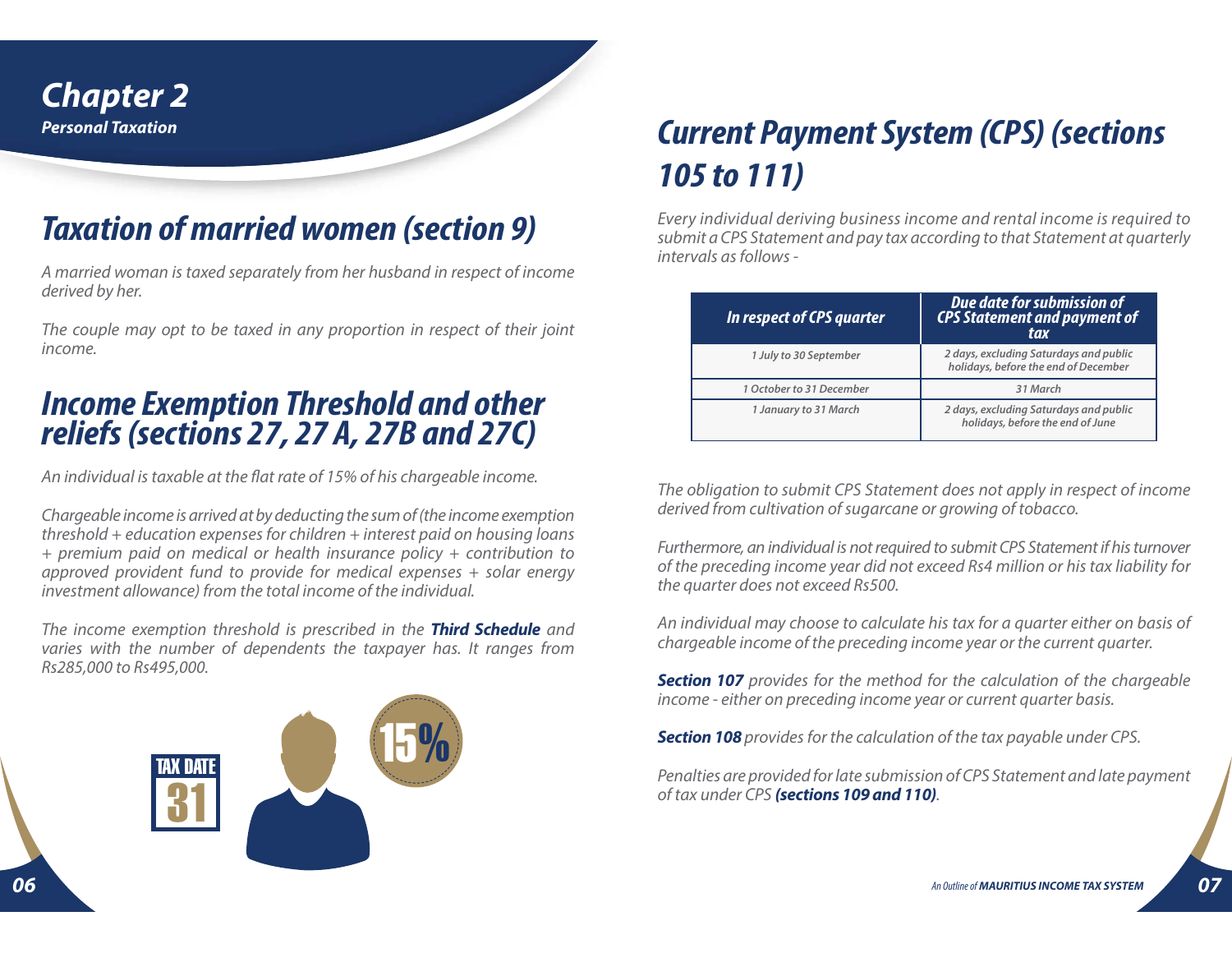

### **Corporate tax (sections 44 to 47)**

Unit trust schemes, collective investment schemes, trusts and Foundations are taxable as companies at the rate of 15%. Any dividends paid or distributions made by all these bodies corporate resident in Mauritius are exempt from tax.

A societé (partnership) is not a taxable entity; the partners are taxable on their share of income from the societé, whether the income is distributed or not. A limited partnership falls under the definition of "societé" and its income is liable to tax in the hands of its partners, as a societé.

#### **Special levy on banks and solidarity levy on telephony service providers (sections 50G to 50J).**

Banks are required to pay a special levy calculated by reference to their book profit, operating income or chargeable income, as the case may be, at rates specified in the Act as follows -

| <b>Year of assessment</b><br>commencing on | <b>Rates</b>                                          |
|--------------------------------------------|-------------------------------------------------------|
| (a)(i) 1 July 2009                         | 3.4% on book profit, and<br>1.0% on operating income  |
| $(ii)$ 1 January 2010                      | 3.4% on book profit; and<br>1.0% on operating income  |
| (iii) 1 January 2011                       | 3.4% on book profit; and<br>1.0 % on operating income |
| $(iv)$ 1 January 2012                      | 3.4% on book profit; and<br>1.0% on operating income  |
| $(b)$ 1 January 2013                       | 3.4% on book profit; and<br>1.0% on operating income  |

| <b>Year of assessment</b><br>commencing on                                  | <b>Rates</b>                                                                                                                                                                                                                                                                                                                                                                                             |
|-----------------------------------------------------------------------------|----------------------------------------------------------------------------------------------------------------------------------------------------------------------------------------------------------------------------------------------------------------------------------------------------------------------------------------------------------------------------------------------------------|
| $(c)$ 1 January 2014                                                        | (i) with regard to its income derived from<br>banking transactions with non-residents and<br>corporations holding a Global Business<br>Licence under the Financial Services Act -<br>3.4 % on book profit, and<br>1.0 % on operating income;<br>(ii) with regard to its income derived from<br>sources other than from transactions referred<br>in subparagraph (i) above -<br>10% on chargeable income; |
| (d) 1 January 2015                                                          | (i) with regard to its income derived from<br>banking transactions with non-residents and<br>corporations holding a Global Business<br>Licence under the Financial Services Act -<br>3.4 % on book profit, and<br>1.0 % on operating income;<br>(ii) with regard to its income derived from<br>sources other than from transactions referred<br>in subparagraph (i) above -<br>10% on chargeable income; |
| (e) 1 July 2015, 1 July 2016<br>and 1 July 2017                             | (i) with regard to its income derived from<br>banking transactions with non-residents and<br>corporations holding a Global Business<br>Licence under the Financial Services Act -<br>3.4 % on book profit, and<br>1.0 % on operating income;<br>(ii) with regard to its income derived from<br>sources other than from transactions referred<br>in subparagraph (i) above -<br>10% on chargeable income; |
| (f) 1 July 2018 and in respect of<br>every subsequent year of<br>assessment | 1.70% on book profit, and<br>0.50% on operating income                                                                                                                                                                                                                                                                                                                                                   |

Providers of public fixed or mobile telecommunications networks and services are required to pay a solidarity levy calculated by reference to their book profit and turnover at specific rates provided in the Act as follows -

- 5% of book profit, and
- 1.5% of turnover,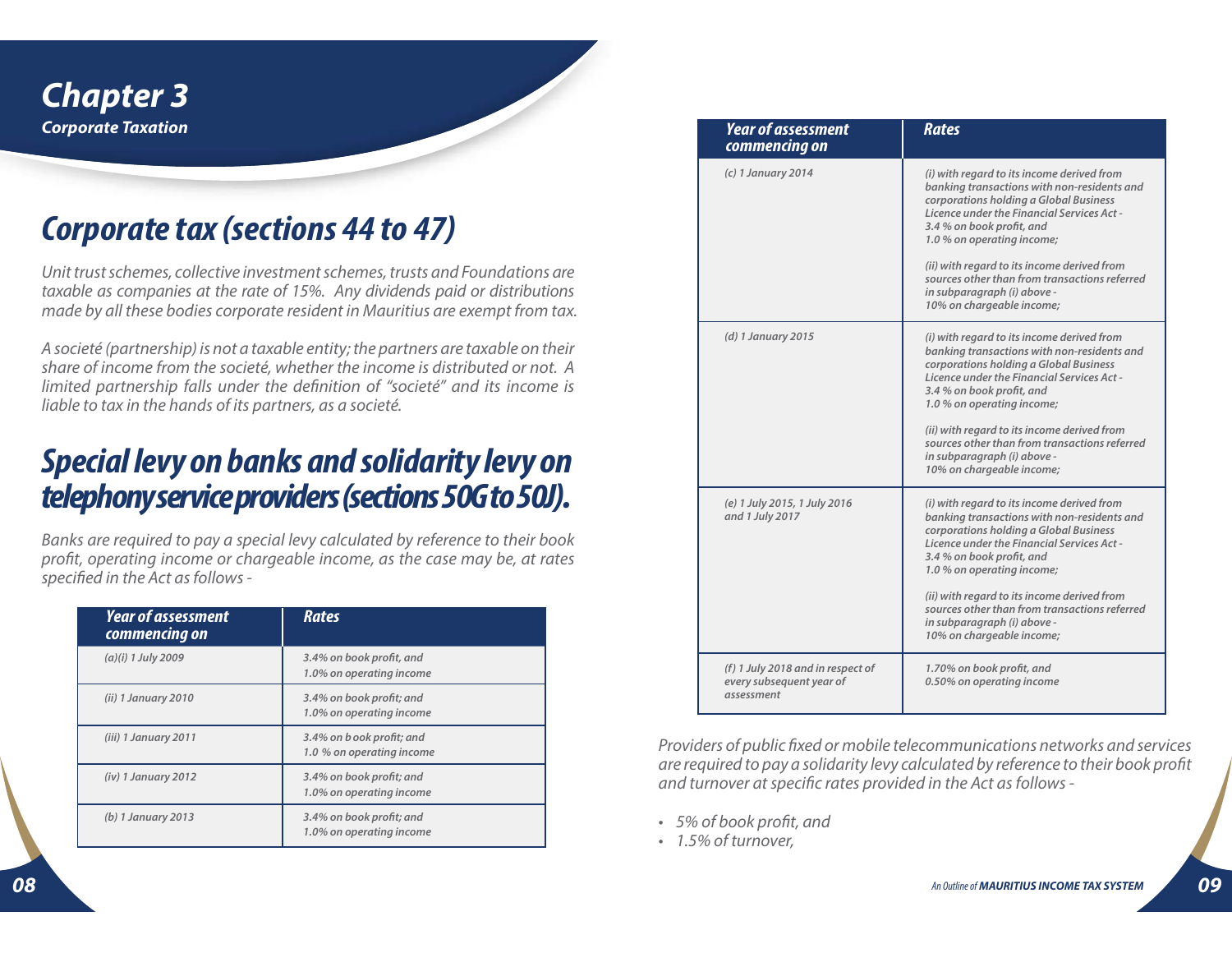in respect of each of the year of assessment commencing on 1 July 2009, 1 January 2010, 1 January 2011, 1 January 2012, 1 January 2013, 1 January 2014, 1 January 2015, 1 July 2015, 1 July 2016 and 1 July 2017.

# **Quarterly payments of tax (sections 50A to 50F)**

Companies are required to make quarterly payments of tax as interim payments under the Advance Payment System (APS) in accordance with the provisions in sections 50A to 50F.

A company with a turnover of less than Rs10 million or with no chargeable income in respect of the preceding income year is not required to submit APS Statements.

#### **Corporate social responsibility (sections 50K and 50L)**

Every company is required to create a CSR Fund equivalent to 2% of its chargeable income of the preceding year to implement a CSR programme in accordance with its own CSR framework.

A company shall submit as an annex to its return of income a statement showing the amount of CSR spent and the details of CSR projects implemented by the company during the income year.

A resident societé too is required to create a CSR fund which should be equivalent to 2% of its net income.

Any amount remaining unspent after the amount available for carry forward in accordance with section 50L at the end of the accounting year on CSR activities out of the Fund must be remitted to MRA as tax.

CSR is not applicable to -

any body corporate holding a Global Business licence issued under the Financial Services Act;

a bank holding a banking licence under the Banking Act, in respect of its income derived from its banking transactions with

- (i) non-residents; or
- (ii) corporations holding a Global Business Licence under the Financial Services Act;

an IRS Company referred to in the Investment Promotion (Real Estate Development Scheme) Regulations 2007; and

a non-resident societe, a Foundation, a trust or a trustee of a unit trust scheme.

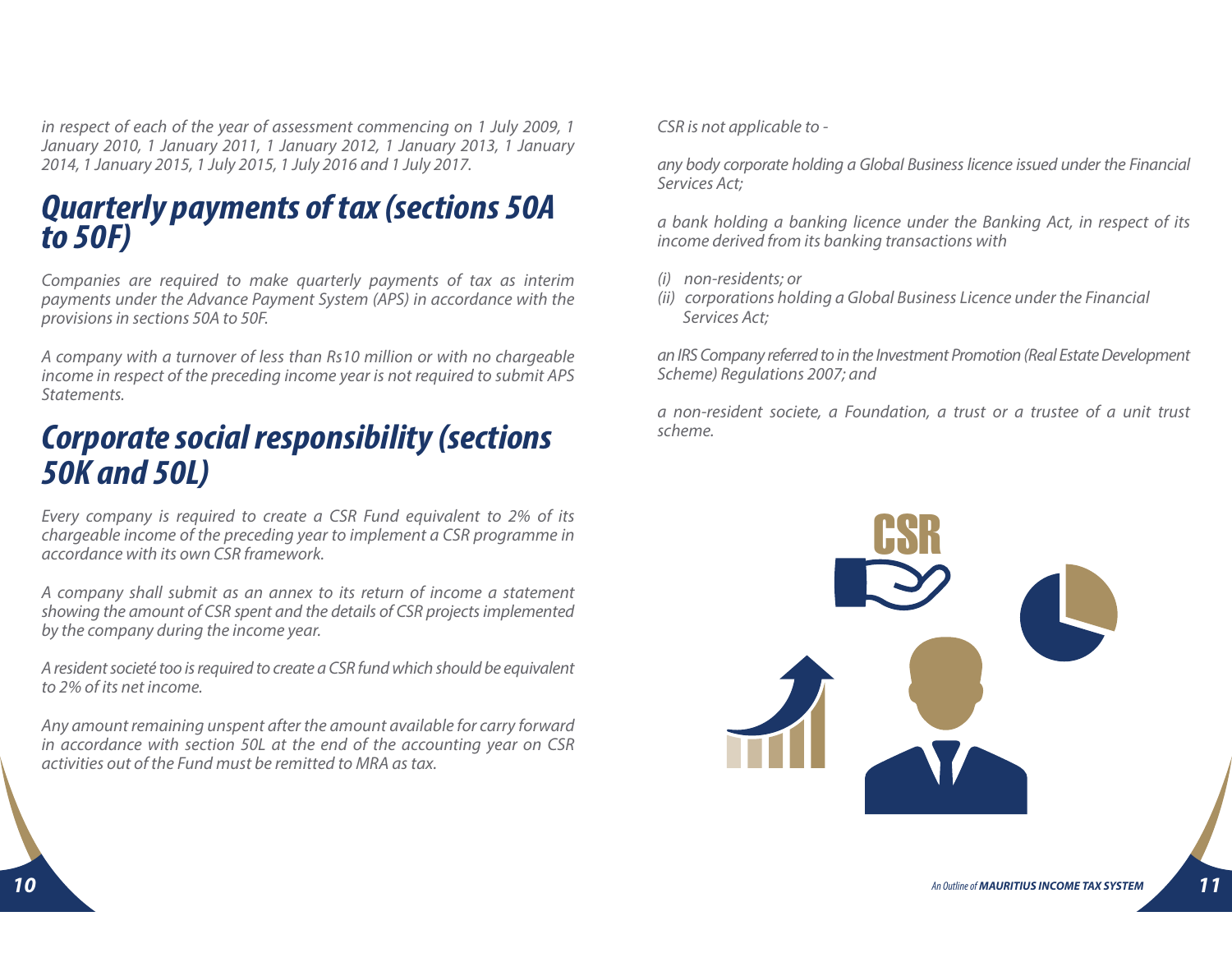

## **PAYE (sections 92 to 104)**

Employers are required to operate a cumulative system of PAYE whereby tax withheld from emoluments has to be remitted to MRA within 20 days.

The employee makes a declaration of his income exemption threshold and other allowable reliefs to the employer. Details for the operation of the PAYE system are given in the Income Tax Regulations 1996 (regulation 22).

#### **Deduction of tax at source (sections 111A to 111K)**

Payers are required to deduct tax from payments in respect of -

- interest, royalties, or rent; (i)
- work done by contractors and sub-contractors; (ii)
- (iii) specified services;
- (iv) services provided in Mauritius by non-residents;
- procurement of goods and services by Ministries / Departments etc. (v)
- (vi) rental or other payments for board and lodging made to owners of immoveable properties (except hotels) by tour operators, travel agents, etc.

The withholding rates are provided in Part I of the Sixth Schedule and are as follows -

| Interest to any person, other than a company resident in Mauritius | $15\%$ * |
|--------------------------------------------------------------------|----------|
| Royalties payable to<br>- residents                                | 10%      |
| - non-residents                                                    | $15\%*$  |
| Rent                                                               | 5%       |

| Contractors/Sub-contractors                                                                                                                                | 0.75% |
|------------------------------------------------------------------------------------------------------------------------------------------------------------|-------|
| Specified service providers                                                                                                                                | 3%    |
| Payments made for board and lodging to owners of immovable properties or<br>their agents by tour-operators or travel agents or by other prescribed persons | 5%    |
| Payments to non-residents for any services rendered in Mauritius                                                                                           | 10%   |
| Payments made by Ministries / Departments, local authorities, statutory bodies<br>for-                                                                     |       |
| (i) procurement of goods & services where payment exceeds Rs300,000                                                                                        | 1%    |
| (ii) procurement of goods where payment exceeds Rs100,000                                                                                                  | 1%    |
| (iii) procurement of services where payment exceeds Rs30,000                                                                                               | 3%    |

\* Where a tax treaty is applicable, the lower of the prescribed rates and treaty rates will be used for tax deduction purposes.

Non-residents subject to deduction of tax at source in respect of interest and royalties do not have to submit an annual return of income in respect of such income as the tax deductions are final.

#### **No obligation to deduct tax (sections 111A and 111C)**

The term "payer" is defined in section 111A. It does not include an individual nor a company which has an annual turnover not exceeding Rs6 million, meaning to say that the individual or such a company is not required to deduct tax at source.

No income tax is to be deducted by a payer where the tax to be deducted is less than Rs500.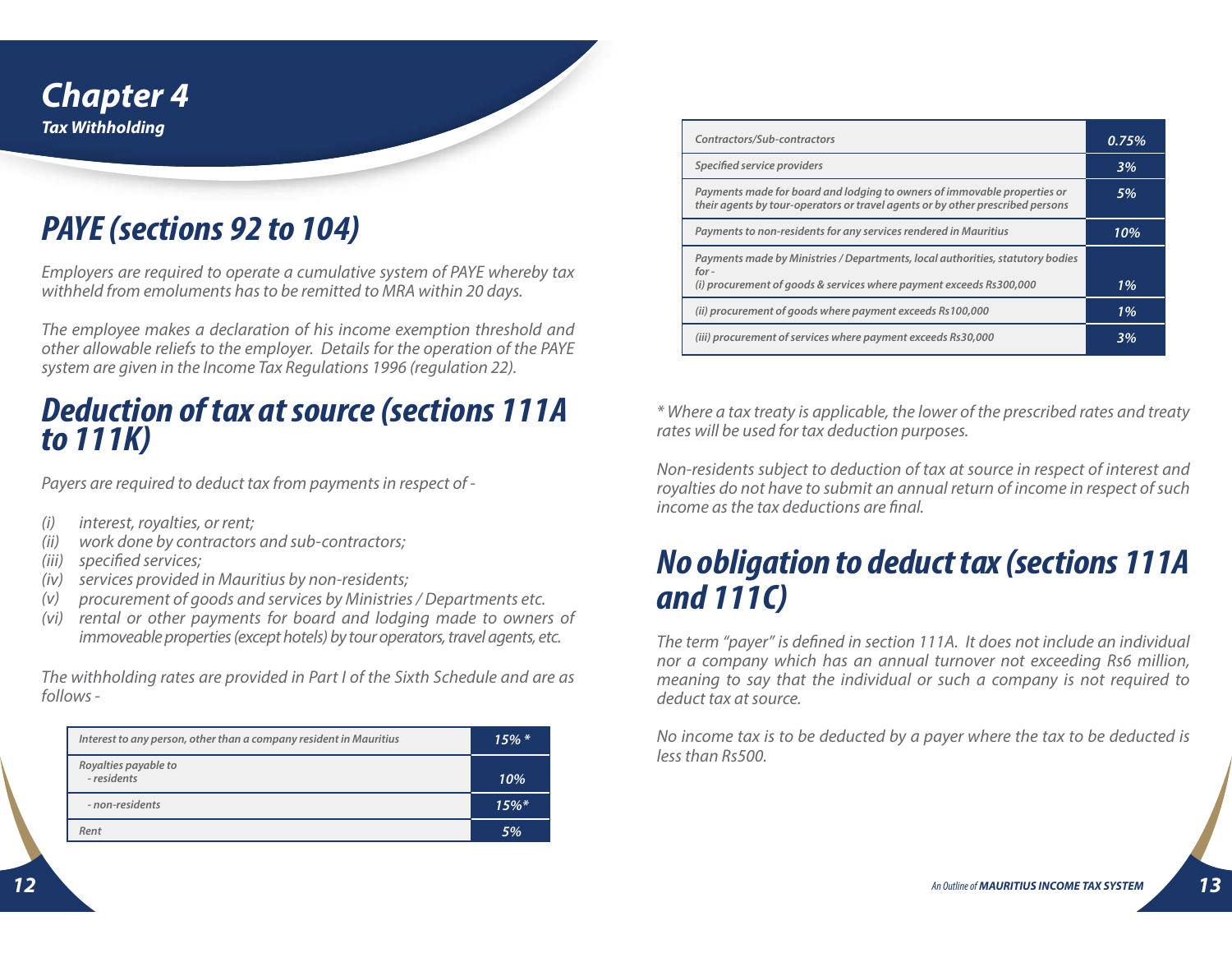# **Submission of return by individuals (section 112)**

An individual is required to submit his return of income to the MRA and pay his tax not later than 30 September following the income year.

Where an individual submits his return of income electronically and pays tax through internet banking, the due date for the submission of return and payment of tax is 15 October (instead of 30 September) following the income year.

# **Submission of return by companies (section 116)**

A company should submit its return of income and pay tax within 6 months from the end of the month in which its accounting year ends, except for a company with an accounting year ending in the month of June and with no tax to pay in accordance with the return. Such latter company has up to 15 January of the following year to submit its return of income.

A company that derives gross income and exempt income exceeding Rs10 million or is an employer submitting PAYE return and remitting tax withheld electronically or is a corporation holding a Category 1 Global Business Licence is required to submit its return and pay tax electronically.

A small enterprise having an annual turnover not exceeding Rs10 million may apply to submit its return of income on cash basis instead of accrual basis **(section 122E)**.

#### **Penalties and interest**

Penalties and interest are provided in the Act for failure to submit return of income and pay tax in time **(sections 121, 122, 122C and 122D)**.

Where a person fails to submit the annual return of income, the penalty is Rs2000 per month or part of the month up to a maximum of Rs20,000. The penalty applicable to a small enterprise having an annual turnover not exceeding Rs10 million is a maximum of Rs5,000 **(section 121)**.

Where a person fails to pay any tax by the due date, the penalty is 5% of the amount of tax due. The penalty for a small enterprise having an annual turnover not exceeding Rs10 million is 2% **(section 122)**.

Interest on unpaid tax by employers and payers is 1% per month or part of the month whereas interest payable on tax due in all other cases is 0.5% per month or part of the month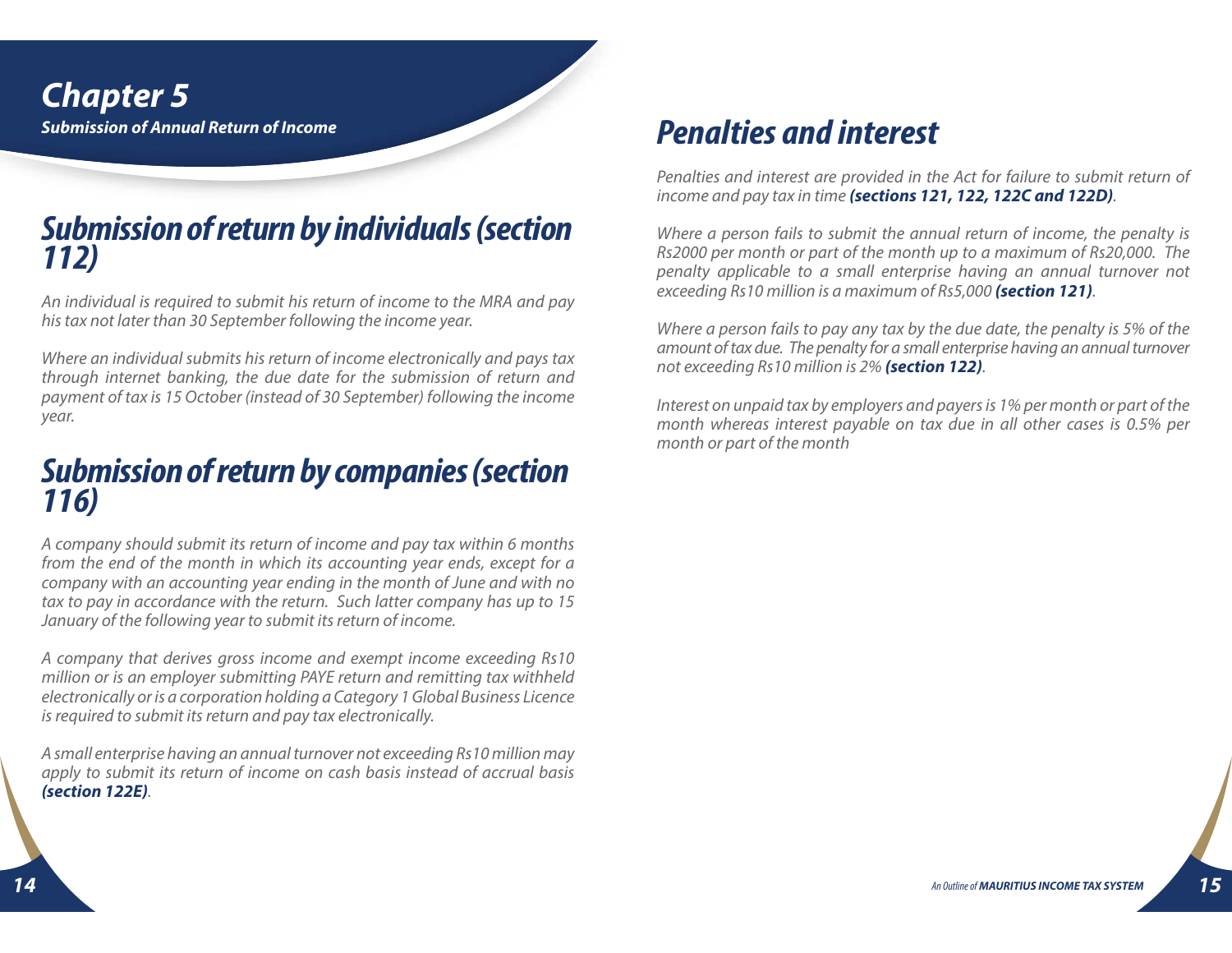**Chapter 6 Assessments, Objections & Appeals**

#### **Assessments (sections 129 to 131)**

Where the MRA is not satisfied with the return of income of a taxpayer or the taxpayer has not declared his income, the MRA may issue an assessment.

The MRA can also make an assessment where an employer or a payer has not remitted or paid the appropriate amount of tax under PAYE or TDS.

The taxpayer, employer or payer, as the case may be, has 28 days to pay the tax unless he objects against the assessment.

The MRA cannot in principle make an assessment in respect of a year which goes beyond 3 years. The MRA cannot also amend an assessment after 3 years of assessment from the year of assessment to which the assessment relates.

#### **Objection against assessments and claims (sections 131A to 131C)**

Where a taxpayer, employer or payer, as the case may be, is not satisfied with an assessment, he may object against it within a period of 28 days by stating his grounds of objection and satisfying other conditions stated in the Act.

The taxpayer, employer or payer also has to pay 10% of the tax claimed for his objection to be considered as valid – this requirement does not apply to an objection against assessment in respect of emoluments or personal reliefs and deductions.

The right to object is also given to a person who has been issued with a claim for failure to submit a Return of Employees, a Statement to payee and to MRA under TDS or a Statement giving details of purchase of goods and services exceeding Rs100,000 in a year.

The objection is dealt with by an independent department at the MRA, i.e. by officers who were not involved in the audit and issue of the assessment. The MRA has set up a specific department to deal with all objections and appeals.

The MRA has 4 months to determine an objection, otherwise the objection is deemed to have been allowed.

## **Appeal (section 134)**

Where a taxpayer, employer or payer is aggrieved with the determination of his objection by the MRA, he may lodge written representations to the Assessment Review Committee (ARC).

The ARC is an independent quasi-judiciary institution to deal with representations on tax and VAT matters. It consists of a Chairman with legal qualifications and other members.

If the taxpayer, employer or payer is still not satisfied with the determination of the ARC, he may appeal to the Supreme Court on questions of law. If he is still not satisfied, he may finally appeal to the Privy Council in London.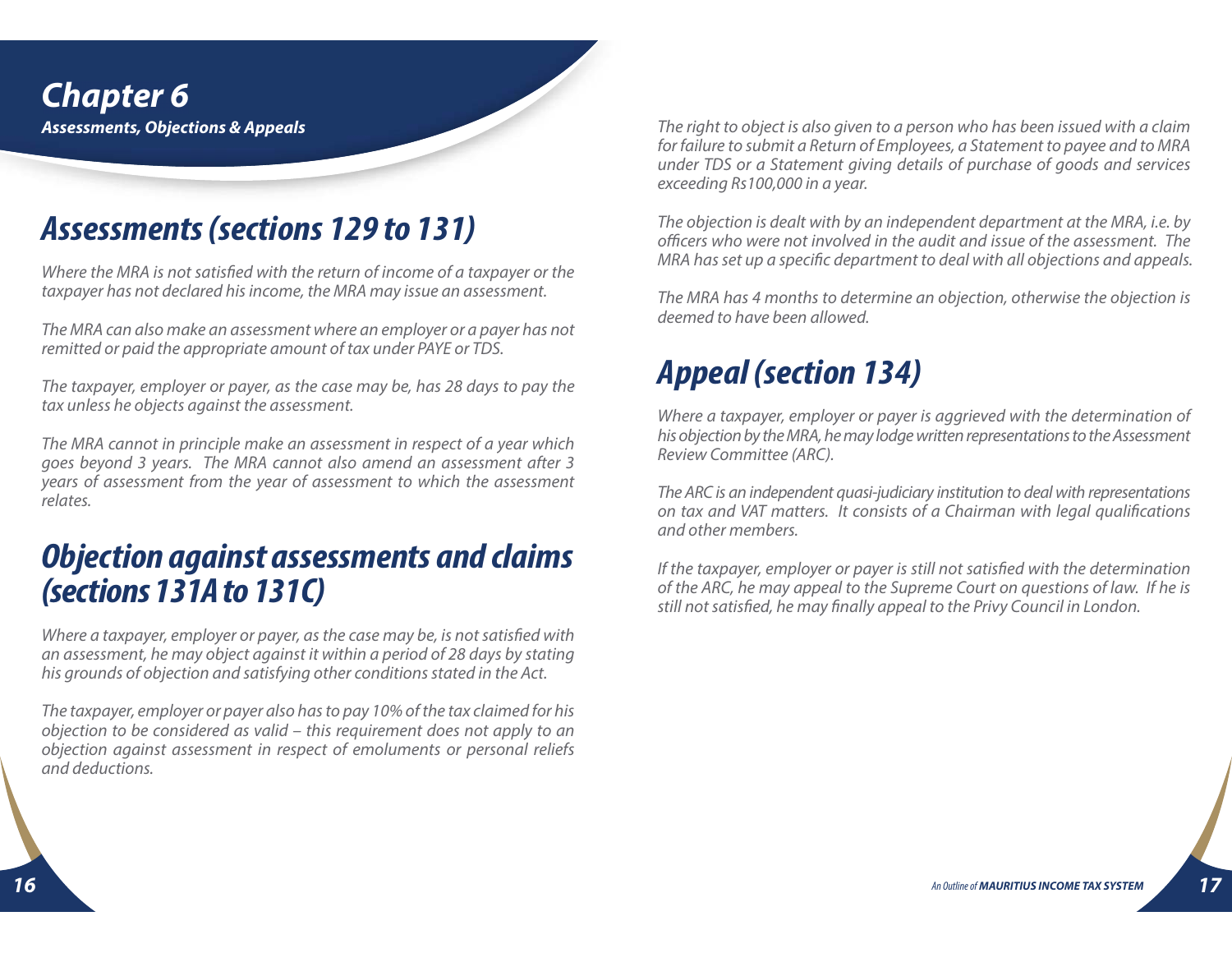#### **Chapter 8**

**Powers, Anti-avoidance Provisions and Offences**

## **Recovery of tax (sections 136 to 144)**

Where a taxpayer does not pay the tax which has become final, the MRA may have recourse to enforcement actions to recover the arrears, as provided in the Act.

## **Enforcement tools**

The enforcement tools are -

- by notice to employer to deduct tax from emoluments **(section 137)**;  $(a)$
- by attachment **(section 138)**; (b)
- by sale of goods and personal effects of the debtor **(section 139)**;  $(C)$
- by sale of immovable property through a court order (contrainte) **(section 140)**. (d)

The MRA may also proceed to the temporary closure of the debtor's business, order the furnishing of a security or inscribe the immovable properties of the debtor.

The MRA may order a person to furnish security for the purposes of securing payment of any tax due (section 143).

## **General Powers of the Director-General**

The Act gives wide powers to the Director-General to enable him to administer the tax law efficiently and effectively.

These powers are -

- power to require information **(section 123)**;  $(a)$
- (b) power to require a company with turnover exceeding Rs100 million to submit a statement giving details of purchases of goods and services exceeding Rs100,000 **(section 123B)**;
- power to ask for information for assessment or collection of tax purposes or for exchange of information with treaty partners **(section 124)**;  $(c)$
- power to require production of books and records; **(section 125)**; (d)
- power to enter business premises and inspect books and other records **(section 126)**; (e)
- power to access computers and other electronic devices **(section 126A)**;  $(f)$
- power to waive penalty or interest **(section 128)**.  $(a)$

The power to require any information, statement or return or to make an assessment is restricted to 3 years of assessment preceding the year of assessment in which the requirement is made. The Director-General has to obtain the authorization of the Independent Tax Panel of the ARC in respect of any period beyond the 3 years mentioned above (section 123A).

## **Anti-avoidance provisions**

The Act provides against tax avoidance schemes or arrangements.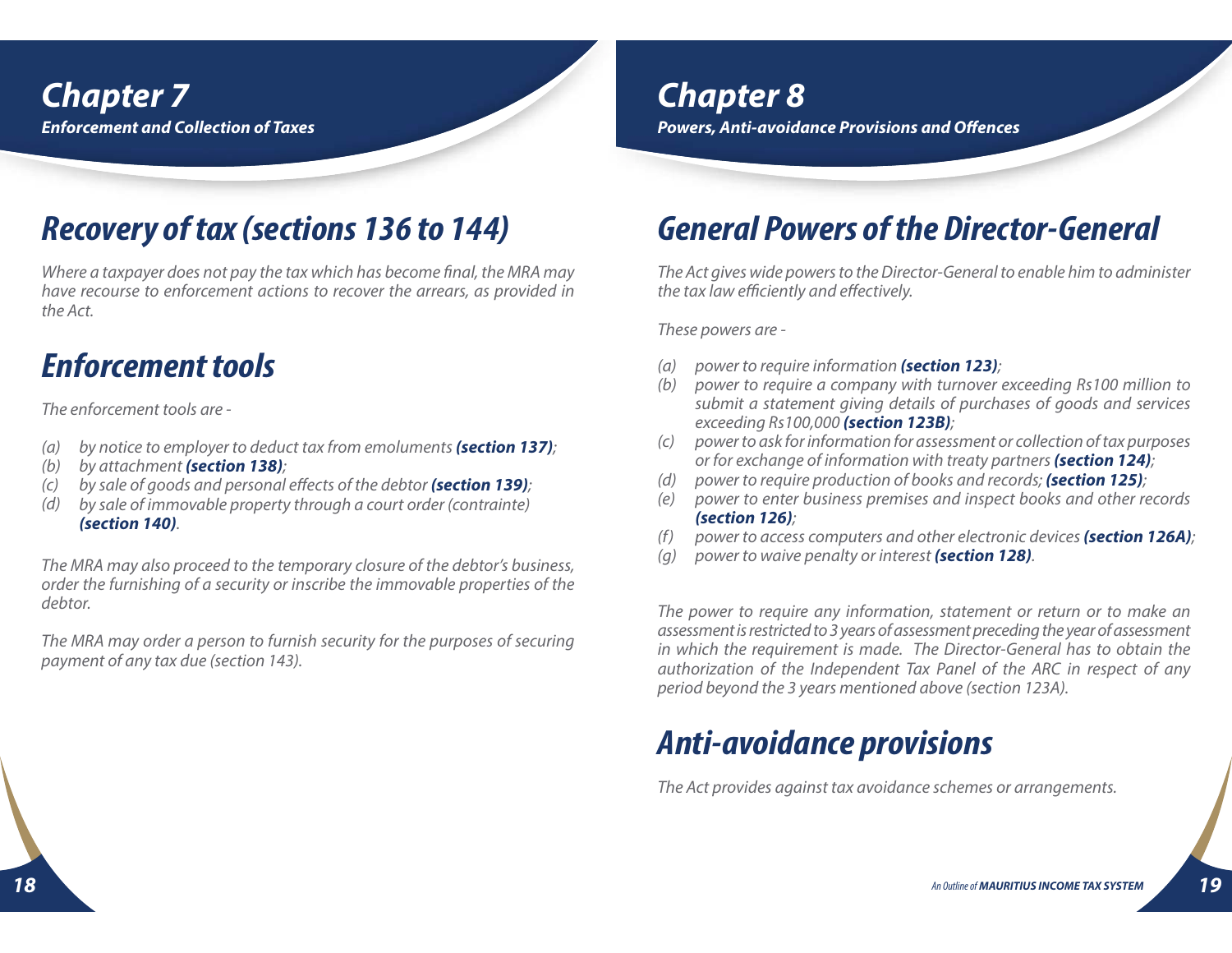These are -

- application of arm's length test **(section 75)**; (a)
- interest on debentures issued by reference to shares **(section 84)**; (b)
- excess of remuneration or share of profits **(section 85)**;  $(c)$
- excessive remuneration to shareholder or director **(section 86)**; (d)
- benefit to shareholder **(section 86A)**; (e)
- excessive management expenses **(section 87)**; (f)
- leases for other than adequate rent **(section 88)**; (g)
- rights over income retained **(section 89)**; (h)
- transactions designed to avoid liability to income tax **(section 90)**. (i)

## **Offences (sections 145 to 150)**

Various acts of non-compliance with the requirements of the Act constitute offences for which penalties are also provided in the Act.

The types of offences provided in the Act are -

- offences relating to PAYE **(section 145)**; (a)
- (b) offences relating to CPS **(section 146)**;
- offences relating to deduction of tax at source **(section 146A)**;  $(c)$
- offences relating to returns, books and records **(section 147)**; (d)
- other offences **(section 148)**. (e)

The MRA has power to compound any offence provided that the taxpayer satisfies certain conditions as provided under the Act **(section 149)**.

#### **Chapter 9 International Tax Treaties**

## **Tax Treaties (sections 76 and 76A)**

The Act gives power to the Minister to enter into a tax agreement with any foreign country to eliminate double taxation, for exchange of information or for assistance in the recovery of foreign tax.

There are as at todate 43 tax treaties (DTAs) and 7 Tax Information Exchange Agreements (TIEAs) in force. Details of the DTAs and TIEAs as well as treaties awaiting ratification or being negotiated are available on the MRA website.

Mauritius has also signed the Convention on Mutual Administrative Assistance in Tax Matters. The Convention is effective in Mauritius as from 1 December 2015.

A company holding a Category 2 Global Business Licence is not covered under any treaty (i.e. it cannot avail itself of any treaty benefits) as it is not considered to be resident in Mauritius under section 73A for treaty purposes.

## **Credit for foreign tax (section 77)**

Provision is made in the Act for unilateral relief to relieve double taxation on foreign source income of residents of Mauritius. Double taxation is eliminated through the credit mechanism that includes both underlying tax credit and tax sparing credit, as provided in the **Income Tax (Foreign Tax Credit) Regulations 1996**.

A company holding a Category I Global Business Licence is taxable at 15%, but is entitled to foreign tax credit in respect of actual tax paid abroad or to a presumed tax credit equivalent to 80% of the Mauritius tax before credit, as per regulation 8 of the **Income Tax (Foreign Tax Credit) Regulations 1996**.

**21**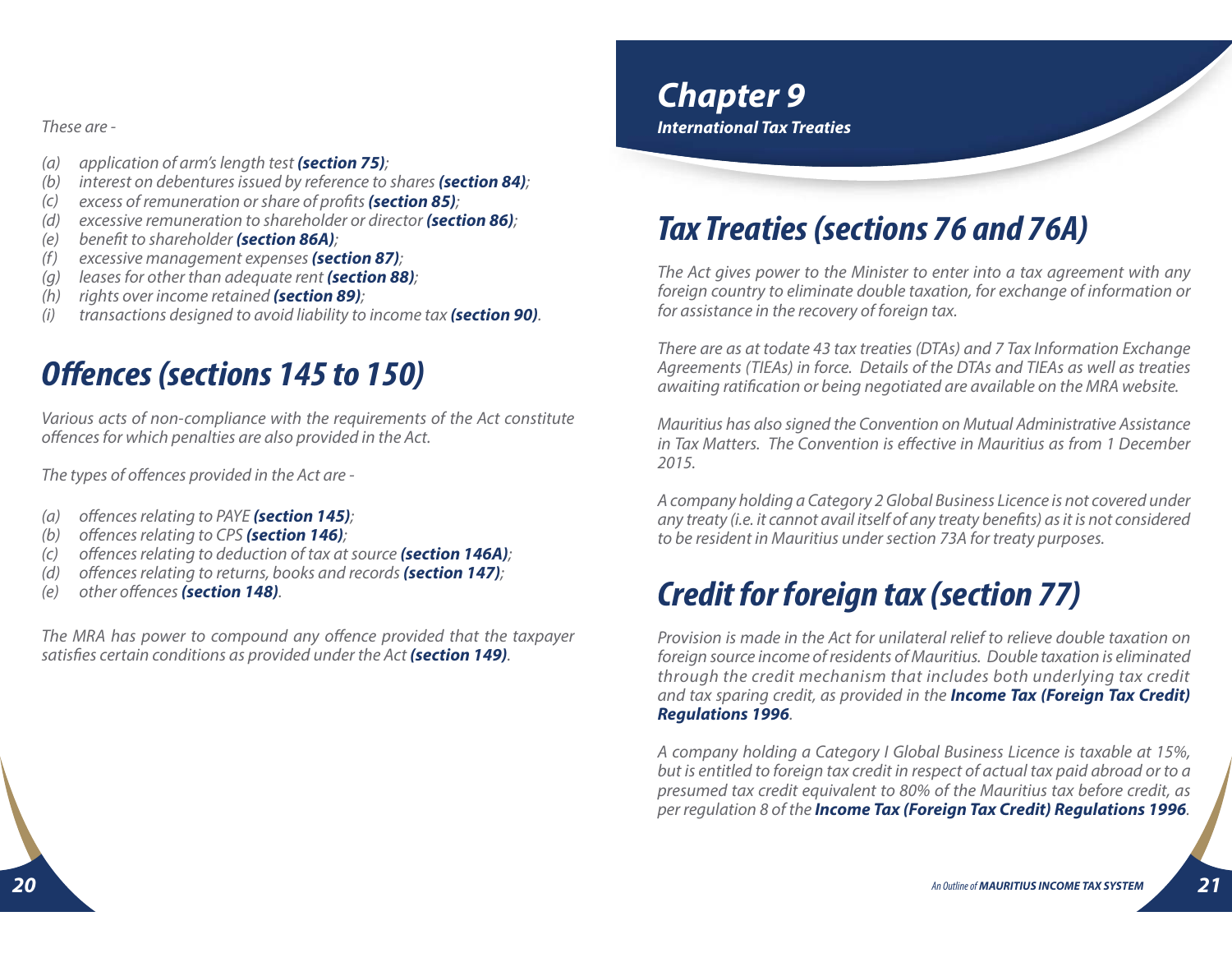#### **Chapter 10 Taxation of Global Business Companies**

A company operating in the global business sector is licensed by the Financial Services Commission (FSC).

A global business company can hold either a Category 1 Global Business Licence or a Category 2 Global Business Licence or can be a special purpose fund.

## **Global Business Category 1 Companies (GBC1s)**

#### **(a) Tax rate**

GBC1s are taxable at the rate of 15% and are eligible to claim credit in respect of foreign tax paid.

Where written evidence is not presented to support claim for foreign tax paid, the GBC1 may claim a presumed tax credit equal to 80% of the Mauritius tax payable on the income of the company.

A GBC1 may carry on business both in Mauritius with residents and outside Mauritius with non-residents. The law requires such a company to submit with its return of income a certificate from a qualified auditor certifying that any expenditure or loss which is not directly attributable to its Mauritius source income or its foreign source income has been apportioned in a fair and reasonable manner **(section 18(5))**.

#### **(b) Exempt income**

A GBC1 is exempt from tax in respect of -

- Dividends received from any global business company or resident company;
- Bank interest received on call and deposit accounts held in Mauritius;
- Gains or profits derived from sale of units or securities;
- Gains or profits derived from sale of gold, silver or platinum held for a continuous period of at least 6 months.

#### **(c) Exempt income payable by GBC1s**

- Dividends payable by a GBC1 is exempt from tax
- Interest payable by a GBC1 to a non-resident not carrying on any business in Mauritius is exempt from tax
- Royalty payable by a GBC1 out of its foreign source income to a non-resident is exempt from tax
- Gains or profits derived by a non-resident from sale of shares, debt obligations or other securities of a GBC1 are exempt from tax.

## **Global Business Category 2 Companies (GBC2s)**

#### **(a) Exempt companies**

GBC2s are exempt from income tax – (item 19, Part I, Second Schedule).

#### **(b) Exempt income payable by GBC2s**

The following types of income payable by a GBC2 to a non-resident are exempt from tax -

- (i) interest, rents, royalties, compensations and other amounts (item 6, Sub-Part B, Part II, Second Schedule).
- (ii) gains or profits derived from sale of shares, debt obligations or other securities of a GBC2 (item 8, Sub-Part B, Part II, Second Schedule).

#### **(c) Residential status**

A GBC2 is not considered resident in Mauritius for the purposes of tax treaties **(section 73A)**.

Thus, a GBC2 cannot avail itself of any treaty benefits although it may be subject to exchange of information where the treaty so provides.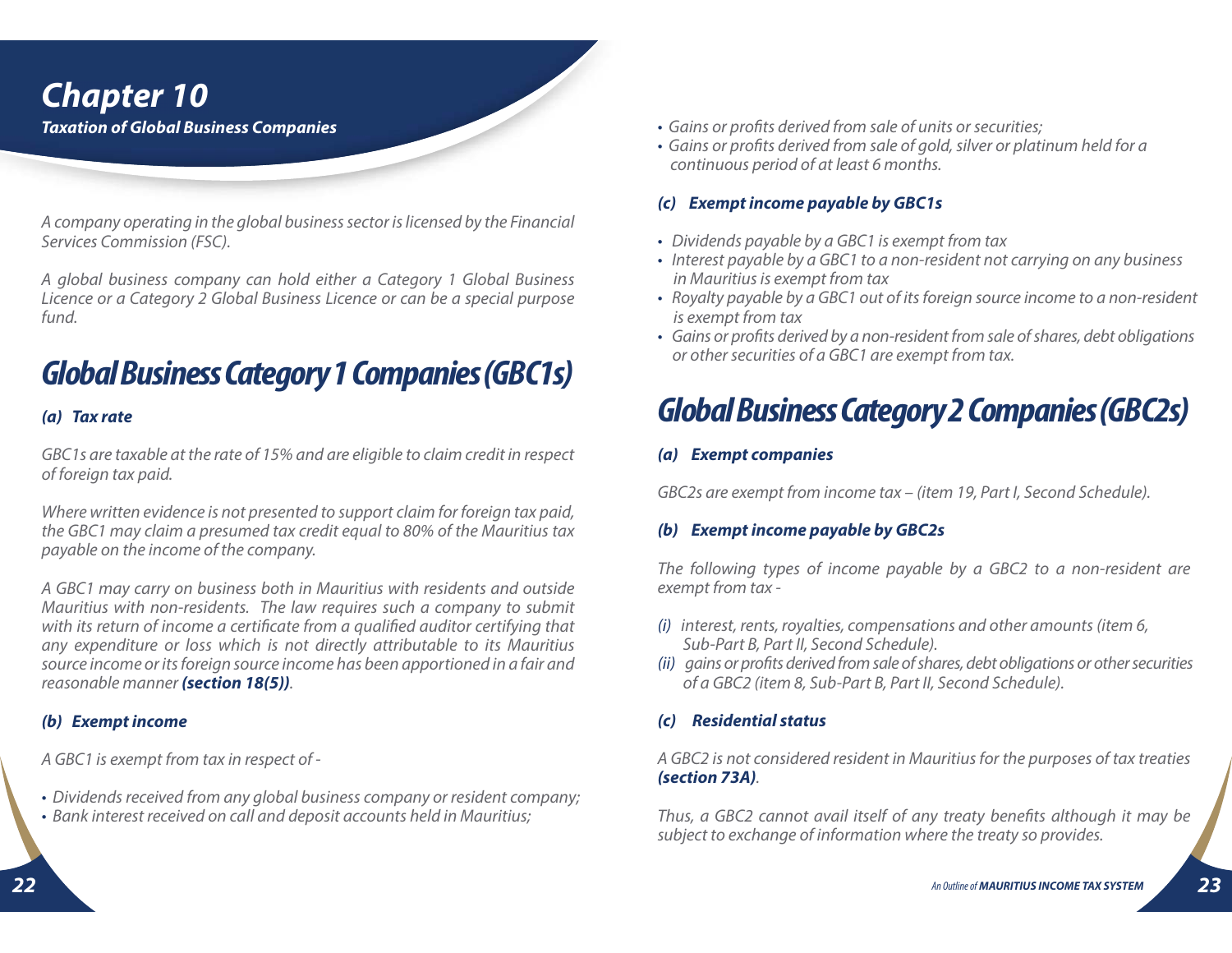#### **Special Purpose Fund**

A special purpose fund established under the Financial Services Act is exempt from tax **(item 16, Part I, Second Schedule)**.

Such a fund is not considered resident in Mauritius for treaty purposes **(section 73A)**. It is therefore not covered under tax treaties in the same way as a GBC2.

## **Banking Sector**

Banks operating both onshore and offshore hold a single banking licence issued by the Bank of Mauritius Ltd.

#### **(a) Tax rate**

Total profits of banks are taxable at the rate of 15%. However, banks are entitled to claim credit for foreign tax paid in respect of their foreign source income. Where a bank is unable to produce written evidence in respect of foreign tax paid, it may claim a presumed credit equivalent to 80% of the Mauritius tax.

#### **(b) Exempt income payable by banks out of foreign source incom** e

• Interest paid to a non-resident not carrying on any business in Mauritius by a bank out of its income derived from banking transactions with non-residents and global business companies is exempt from tax.

• Royalty payable to a non-resident by a bank out of its income derived from banking transactions with non-residents and global business companies is also exempt from tax.

#### **Chapter 11 Miscellaneous**

## **Refund of excess tax (sections 152 and 152A)**

Any person who has paid tax in excess may claim a refund subject to his satisfying the conditions laid in the Act.

A claim for refund should be made within 3 years of assessment after the end of the year of assessment in respect of which the tax was overpaid.

The MRA has to effect the refund within a period of 3 months to employees and 6 months in all other cases.

Where a person has benefitted from an erroneous refund, he should pay back to the MRA the amount erroneously refunded to him. If he does not effect the refund within the due date, interest at the rate of 0.5% per month will be applied.

### **Keeping of books and records (section 153)**

The Act requires every person deriving business income to keep in English or French language proper books and records for a period of at least 5 years.

## **Secrecy (section 154)**

Except for purposes as provided in the Act, no officer is authorized to communicate to any person about matters coming to his knowledge during the course of his duties.